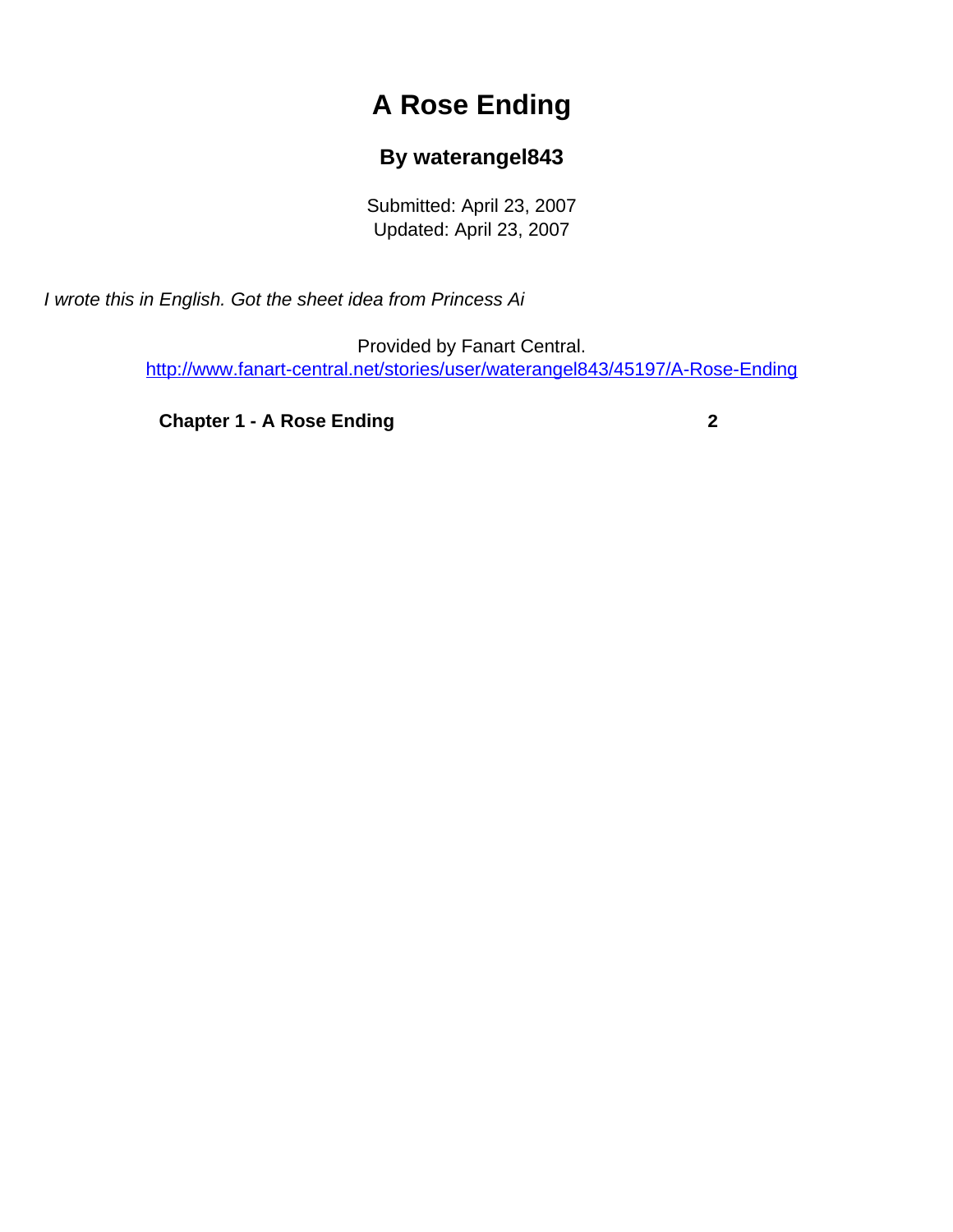## **1 - A Rose Ending**

## <span id="page-1-0"></span>A Rose Ending

Noon time rolled around as she got out of bed. Waking up early was something she was not very good at doing. Being a famous singer she thought she would be able to sleep in as long as she wanted. Instead everyone at H.T.A- Hobson Talent Agency, told her what to do, what to not do, where to go, where not to go and even what to sing. Being in H.T.A felt like being a caged animal in a circus. When she first got signed, she was singing rock like she loved to, but Hobson made her sing pop, country and kids tunes. Other than a singer, she was also a song writer. All the songs she wrote were rock and heavy metal. The company disapproved of that type of music.

Then, as she watered her small rose plants, something came to her. She couldn t stand being H.T.A s little singer anymore. She hated it here and wanted out. Soon a blonde-haired man opened the door and asked how she was. She told him that she was very thirsty and wanted special water, sending him, her personal assistance- Ian, to get some Natural Spring Water from the health food store that was an hour away, longer if walking. When Ian was finally out of view she got to work. She grabbed the bed sheets from both the bed and the closet which was on the opposite side of the room and after about 10 minutes of tying the sheets together; she tied one end to her bed that was right beside the window, and threw the other end down the 15 story building.

As she started climbing down the sheets, she chuckled to herself. This gives me an idea for a song. She thought, Escaping, hating what I love. It s going to sound great. Then a puzzling look was plastered onto her face, A title...hmm...Hating Love

Each second down the sheet rope felt like an eternity. The weather didn t seem to be on her side today either. Wind blew past and her long black hair flew over her face. She gulped as she stopped. She was more than half way down the rope but couldn t go any farther for she couldn t see anything.

Getting nervous she started going down again, this time slower. Luckily the wind picked up again and her hair moved from her eyes and away from her nose. She gave a sigh of relief and started climbing down the rope again.

Finally after quite a while, she got to the bottom and jumped to the ground. So proud of herself she ran down the road and over the H.T.A gate and down the sidewalk. She prayed to herself that no one from H.T.A would see her. And as luck would have it, Ian was walking on the same side, returning with her order, walking right towards her. She gasped and looked around, now getting really scared. So, unaware of what she was doing she ran across the road. Ill get in caught, and in-

A week later a group of people were crowded around, all in black. Some were talking among themselves and others were crying. Ian, dressed in black pants and a navy blue dress shirt, walked up to a bald man who wore a black suit and sunglasses. Ian didn t know why he wore them, since the weather was cloudy that day.